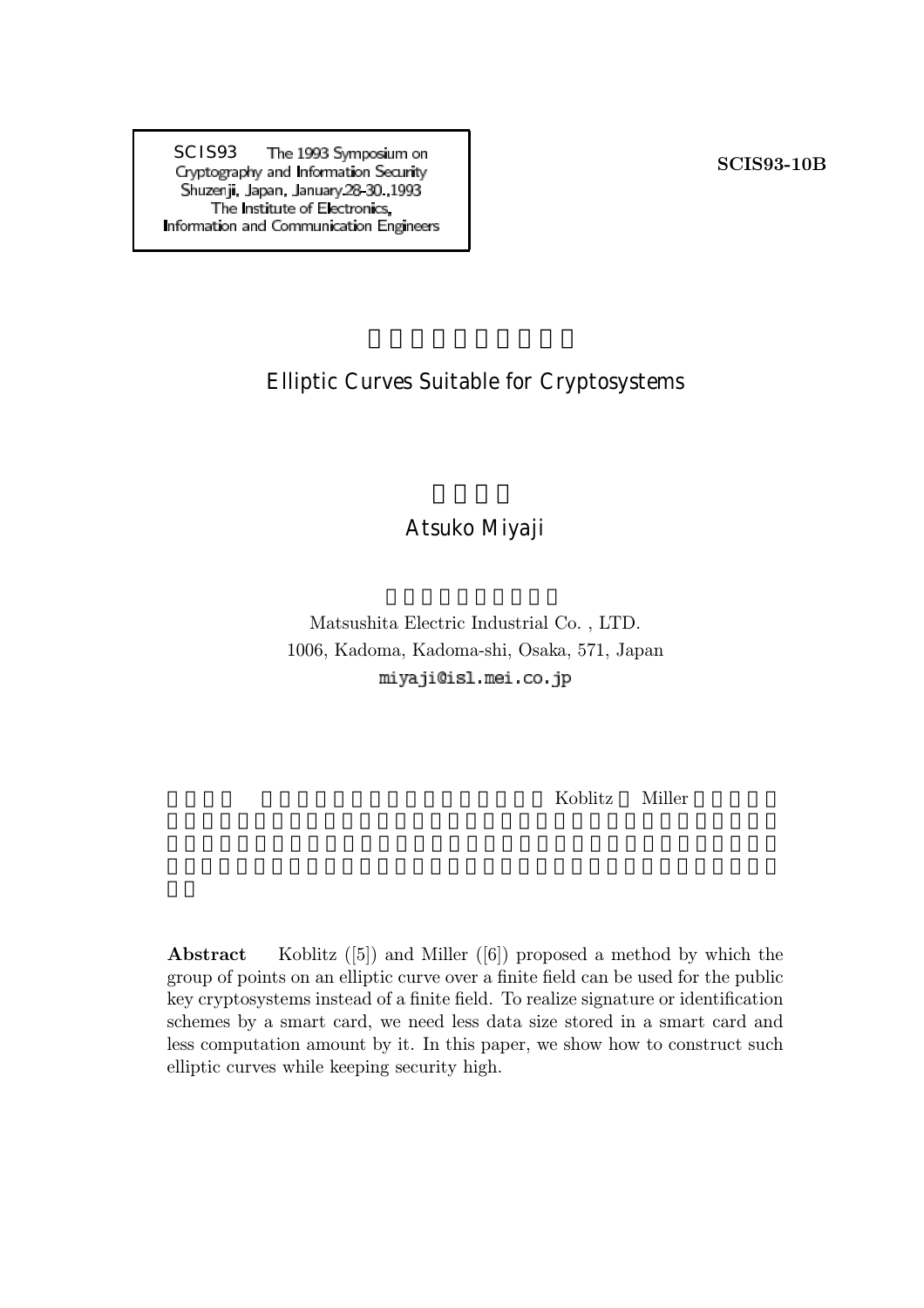## 1 Introduction

Public key cryptosystems based on the discrete logarithm problem on an elliptic curve (EDLP) can offer small key length cryptosystems. If an elliptic curve is chosen to avoid the Menezes-Okamoto-Vanstone reduction ([9]), then the only known attacks on EDLP are the Pollard  $\rho$ –method ([11])and the Pohlig-Hellman method ([10]). So up to the present, such elliptic curve cryptosystems on  $E/F_q$  are secure if  $\#E(F_q)$  is divisible by a prime only more than 30 digits ([3]).

If we use an elliptic curve  $E/F_q$  for digital signature or identification by a smart card  $([12])$ , data size and computation amount of signature generation should be as small as possible. We may publish only the x-coordinate  $x(P)$  of a public key P and one bit necessary to recover the y-coordinate  $y(P)$  of P since the public key of an elliptic curve point is 2 times as large as the definition field  $F_q$ . Then we can reduce the data size to one half. But it will cause the computation amount to recover  $y(P)$ .

In this paper, we investigate an elliptic curve suitable for cryptosystems, in the sense that it requires less data size and less computation, while maintaining the security. We also show the advantage of our elliptic curve in the case of the Schnorr's digital signature scheme on an elliptic curve.

This paper is organized as follows. Section 2 summarizes the addition formula of an elliptic curve ([13]). Section 3 describes the Schnorr signature on an elliptic curve, and show the data size and the computation amount for two cases, the basic version and the reducingdata version. Section 4 discusses the elliptic curve which gives cryptosystems that reduce both of data sizes and the computation amount.

# 2 Addition formula of Elliptic curve

Cryptosystems on an elliptic curve  $E/F_q$ , for example the Diffie-Hellman key distribution and ElGamal cryptosystems, require the computation of  $kP$  ( $P \in E(F_q)$ ). We will discuss the computation amount of  $kP$ . For simplicity, we neglect addition, subtraction and multiplication by a small constant in  $F_q$  because they are much faster than multiplication and division in  $F_q$ .

Let K be a finite field  $F_q$  of characteristic  $\neq 2, 3$ . An elliptic curve over K is given as follows,

$$
E: y^2 = x^3 + ax + b \ (a, b \in K, 4a^3 + 27b^2 \neq 0).
$$

Then the set of K-rational points on E (with a special element  $\mathcal O$  at infinity), denoted  $E(K)$ , is a finite abelian group, where  $E(K) = \{(x, y) \in K^2 | y^2 = x^3 + ax + b\} \cup {\mathcal{O}}$ . For the curve E, the addition formulas in the affine coordinate are the following. Let  $P = (x_1, y_1)$ ,  $Q = (x_2, y_2)$  and  $P + Q = (x_3, y_3)$  be points on  $E(K)$ .

• Curve addition formula in the affine coordinates ( $P \neq \pm Q$ )

$$
x_3 = \lambda^2 - x_1 - x_2,
$$
  
\n
$$
y_3 = \lambda(x_1 - x_3) - y_1,
$$
  
\n
$$
\lambda = \frac{y_2 - y_1}{x_2 - x_1};
$$
\n(1)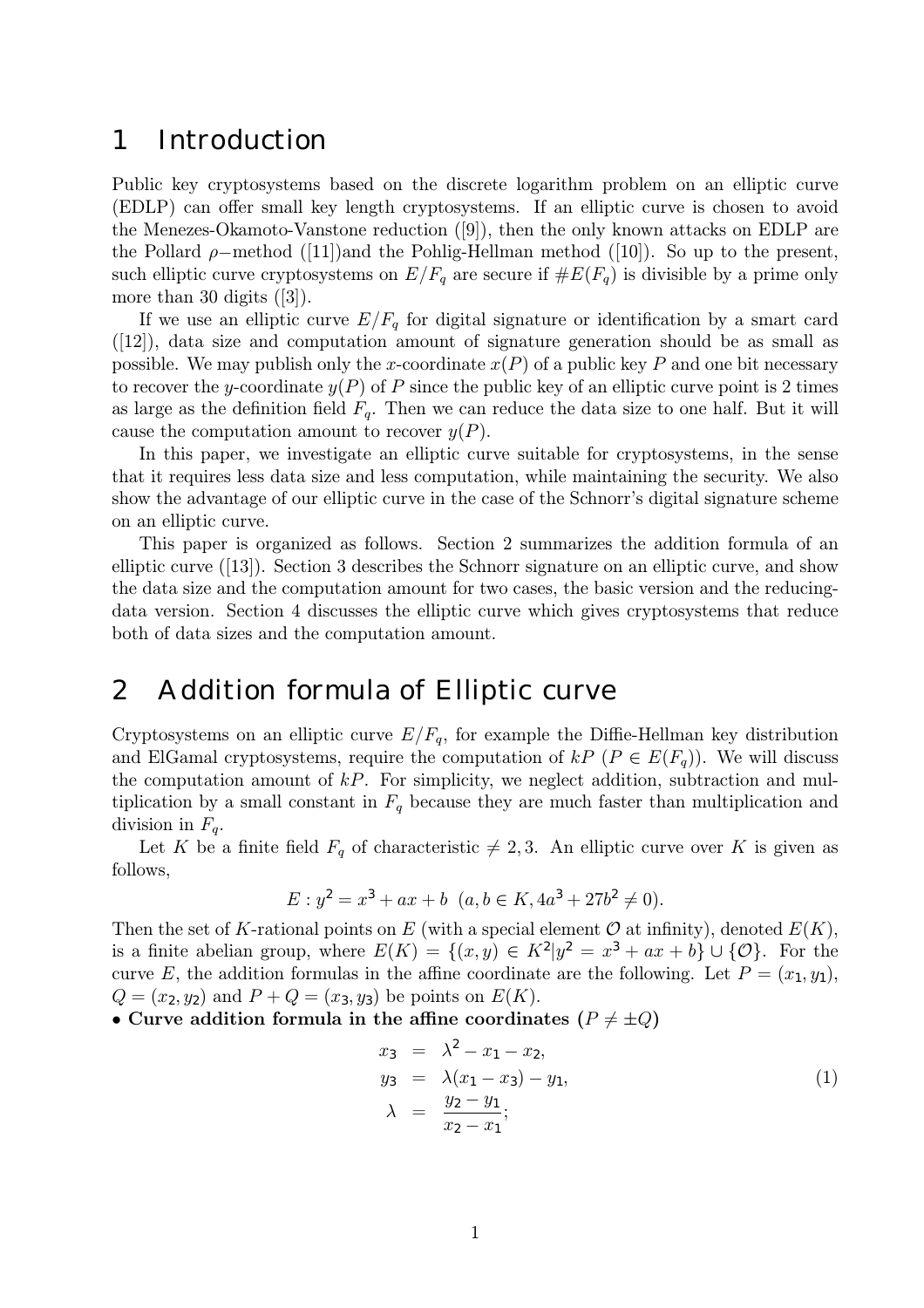• Curve doubling formula in the affine coordinates  $(P = Q)$ 

$$
x_3 = \lambda^2 - 2x_1, \n y_3 = \lambda(x_1 - x_3) - y_1, \n \lambda = \frac{3x_1^2 + a}{2y_1}.
$$
\n(2)

The formula  $(1)$  requires two multiplications and one division in K, while the formula  $(2)$ requires three multiplications and one division in  $K$ . The computation amount of division in  $K$  is more than that of multiplication in  $K$ . So we often use the projective coordinates to avoid divisions in K. The addition formulas in the projective coordinates are the following. Let  $P = (X_1, Y_1, Z_1), Q = (X_2, Y_2, Z_2)$  and  $P + Q = (X_3, Y_3, Z_3)$ .

• Curve addition formula in the projective coordinates ( $P \neq \pm Q$ )

$$
X_3 = vA,
$$
  
\n
$$
Y_3 = u(v^2X_1Z_2 - A) - v^3Y_1Z_2,
$$
  
\n
$$
Z_3 = v^3Z_1Z_2,
$$
\n(3)

where  $u = Y_2Z_1 - Y_1Z_2$ ,  $v = X_2Z_1 - X_1Z_2$ ,  $t = X_2Z_1 + X_1Z_2$ ,  $A = u^2Z_1Z_2 - v^2t$ ; • Curve doubling formula in the projective coordinates  $(P = Q)$ 

$$
X_3 = 2hs,Y_3 = w(4B - h) - 8Y_1^2s^2,Z_3 = 8s^3,
$$
 (4)

where  $w = aZ_1^2 + 3X_1^2$ ,  $s = Y_1Z_1$ ,  $B = X_1Y_1s$ ,  $h = w^2 - 8B$ . The formula (3) requires 15 multiplications, while the formula ( 4) requires 12 multiplications. For the use of cryptosystems, we may set  $z(P) = Z_1$  to one in the formula (3). Then the formula (3) requires 12 multiplications.

Subtractions are as expensive as additions over elliptic curves. So the computation amount of  $kP$  by the addition-subtraction method ([2, 8]) is less than that by the binary method, while both methods need memory storage only for  $P$ . We assume to compute  $kP$ by the addition-subtraction method. The computation by the addition-subtraction requires *n* times of curve doubling and  $\frac{n}{3}$  times of curve adding on the average, where  $n = |K|$ . Computation of  $kP$  in the projective coordinate requires one division and two multiplications in the final stage. Since  $n$  is larger than about 100, the computations in the projective coordinates are faster than that in the affine coordinates if the ratio of the computation amount of division in K to that of multiplication in K is larger than 9. In order to compare the computation amount of Schnorr signature scheme on a finite field and on an elliptic curve, we assume to compute  $k\ddot{P}$  in the projective coordinate by the addition-subtraction method and compute the power residue by the binary method.

## 3 Elliptic curve cryptosystems

If  $E(K)$  and a basepoint  $P \in E(K)$  are carefully chosen, then the only known attacks on the cryptosystems are the square root attacks. EDLP on such  $E$  to the base  $P$  is secure up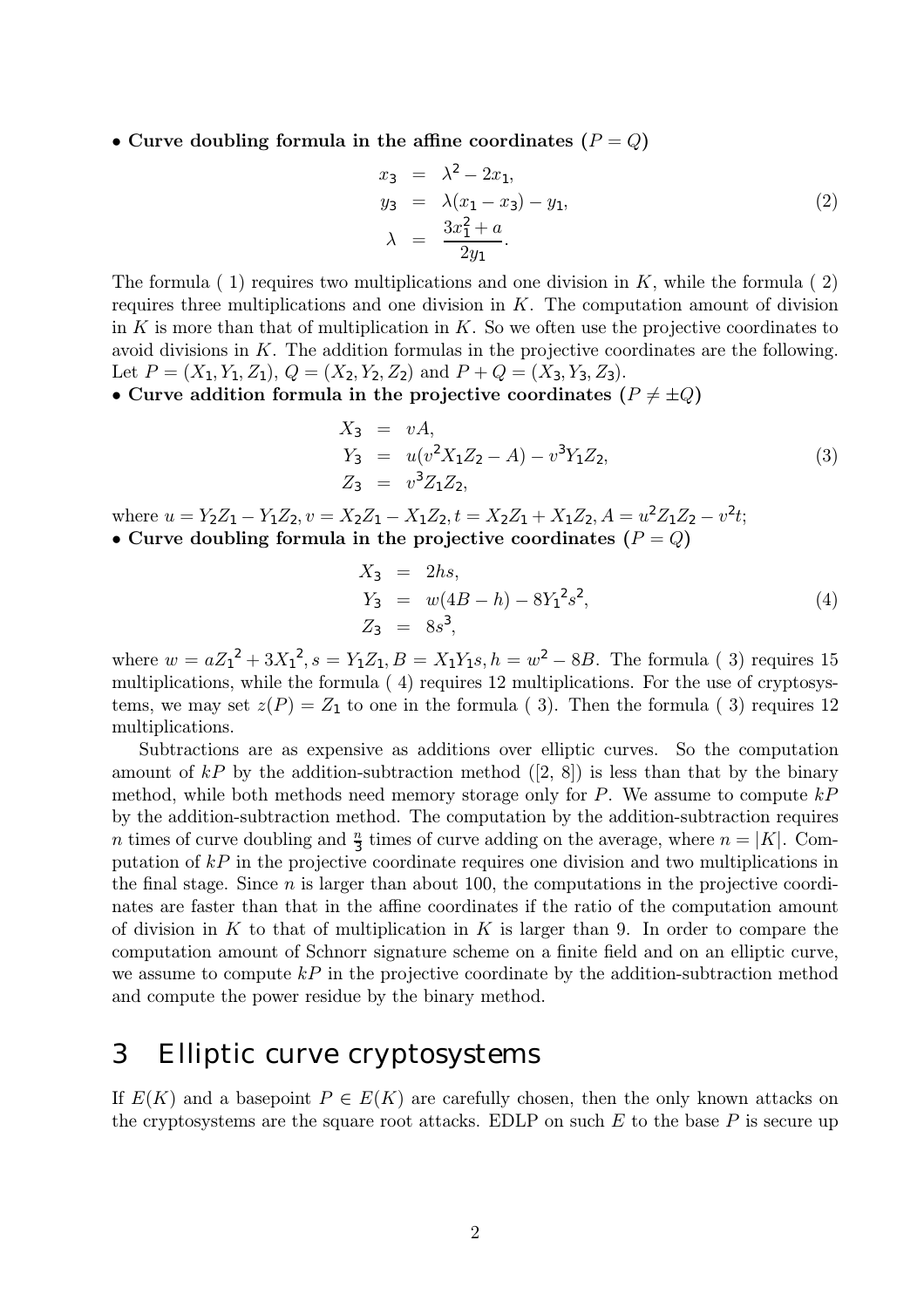to the present ([3]), if the order of P,  $ord(P)$ , is divisible by more than a 30-digit prime. Here we summarize the Schnorr signature on such an elliptic curve and establish a basis for evaluation of the elliptic curve proposed in the next chapter.

Let  $M \in \mathbb{Z}$  be a message. User A sends the message M to user B with her or his signature of M.

- Initialization
	- system parameter
		- $E: y^2 = x^3 + ax + b$   $(a, b \in F_p; p \text{ is a prime of } n (\geq 97) \text{ bits}).$
		- $\circ$   $P \in E(F_n)$ : a basepoint (chosen as the above).
		- $\circ$  l = ord(P) (l is m(> 97) bits).
	- a one-way hash function  $h : \mathbb{Z}_l \times \mathbb{Z} \to \{0, \dots, 2^t 1\}$ , where t is the security parameter.
- Key generation

User  $A$  randomly chooses an integer  $s$ , a secret key, and makes public the point  $P_A = -sP$  as a public key.

- Signature generation
	- 1 Pick a random number  $k \in \{1, ..., l\}$  and compute

$$
R = kP = (r_x, r_y). \tag{5}
$$

Here  $r_x = x(R)$  and  $r_y = y(R)$ .

- 2 Compute  $e := h(r_x, M) \in \{0, \dots, 2^t 1\}.$
- 3 Compute  $y \equiv k + se \pmod{l}$  and output the signature  $(e, y)$ .
- Signature verification
	- 1 Compute  $\overline{R} = yP + eP_A = (\overline{r_x}, \overline{r_y})$  and check that  $e = h(\overline{r_x}, M)$ .

As we described in Section 2, the computation of  $kP$  requires m curve doublings and  $\frac{m}{3}$  curve additions on the average, where  $k$  is a m-bit number. Extending the addition-subtraction method to the computation in the verification, we can calculate  $yP + eP_A$  in m curve doublings and  $\frac{1}{3}(m-t) + \frac{5}{9}t$  curve additions on the average with precomputations of  $\pm (P \pm P_A)$ , which require about the same computaion amount as one curve addition.

Here we set  $n, m = 128$ . Then the known attacks on such an elliptic curve cryptosystems requires at least 2<sup>64</sup> elliptic curve operations. This is roughly equal to that of the original Schnorr on  $F_p$  (p is 512 bits). If lower security is required, then  $n, m$  can be replaced by a smaller number like 97. For the security parameter, here we set  $t = 128$ . Of course if we use EC versions for identification, we can set  $t \geq 20$ .

We will present two versions of Schnorr signature on an elliptic curve. One is the basic Schnorr signature on an elliptic curve described above, called Basic EC version. Another is called Reducing data EC version. In this version, only  $x(P_A)$  and the least significant bit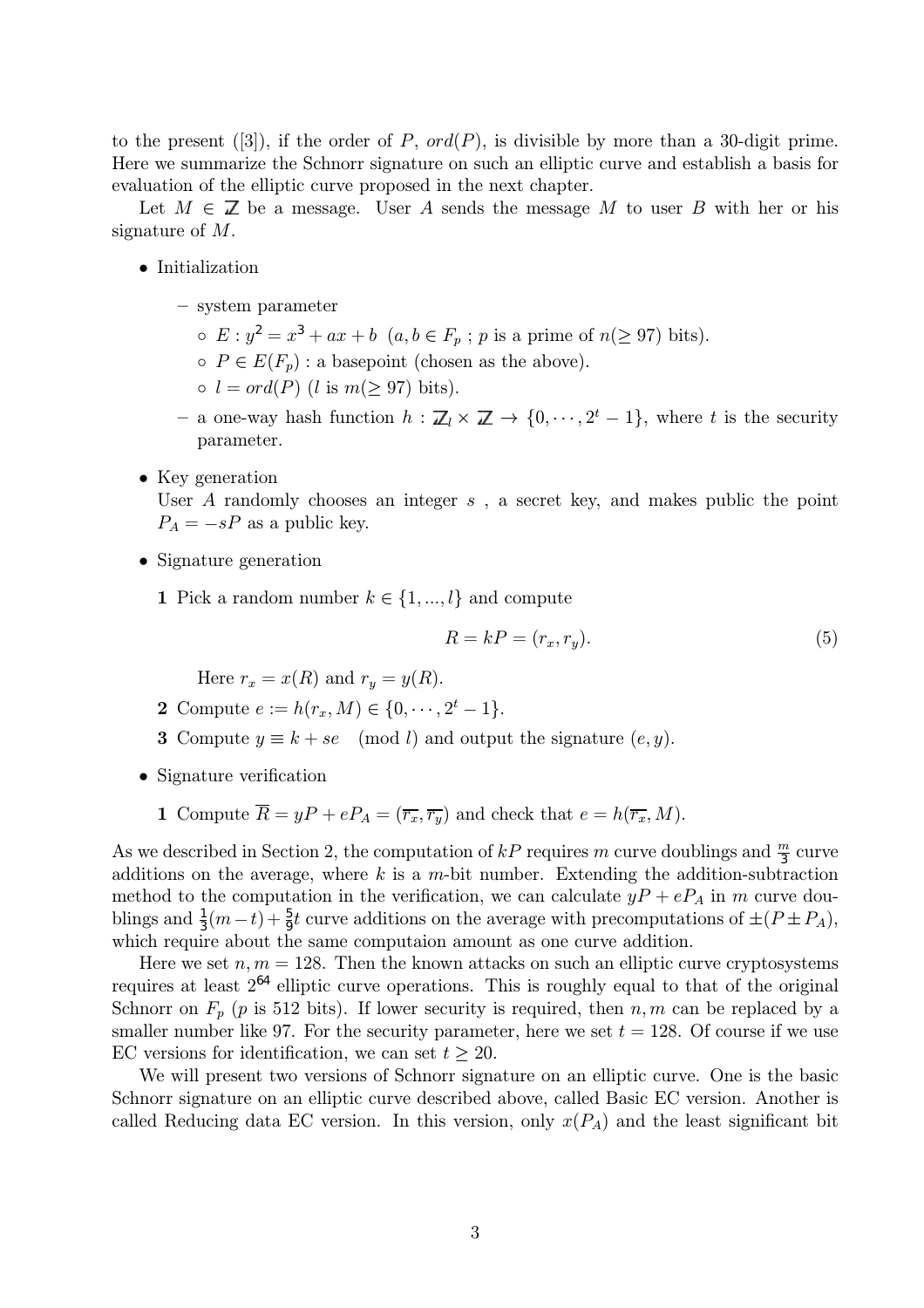of  $y(P_A)$  are published as a public key to reduce the data size. The same is done for the basepoint P. On the other hand, the original Schnorr signature scheme on  $F_p$ , called Finite field version ( $p$  is 512 bits, the security parameter  $t=128$ ) roughly has the same security as that on the above elliptic curves. So the size of the definition field of Finite field version is four times as large as that of Basic and Reducing data EC versions.

We compare Basic EC version, Reducing data EC version and Finite field version, with respect to data size. Table 1 shows the comparison.

#### • Basic EC version

The system key is  $a, p, P$ , and l (640 bits). The secret key is s (128 bits). They are stored in a smart card. So the data size stored in a smart card is 768 bits. The public key is  $(P_A)$ (256 bits) and the signature is e and  $y$  (256 bits).

#### • Reducing data EC version

In this version, we have to publish one more parameter " $b$ " of E as a system key to recover a point by the x-coordinate of the point and the least significant bit of the y-coordinate of the point. It requires power residue to recover the y-coordinate of  $P$  and increases computation for signature. The system key is a, b, p,  $x(P)$ , the least significant bit of  $y(P)$  and l (641) bits). The secret key is s (128 bits). So the data size stored in a smart card is 769 bits. It is almost equal to that of Basic EC version. The public key is  $(x(P_A))$  and the least significant bit of  $y(P_A)$  (129 bits) and the signature is e and y (256 bits).

### • Finite field version

The system key of Finite field version is a set of the definition field, the basepoint and the order of basepoint (1164 bits), where the size of the definition field is 512 bits and the order of basepoint is 140 bits. The secret key is 140 bits. So the data size stored in a smart card is 1304 bits.

The size of the definition fields of both EC versions is reduced to 25% of Finite field version. But the stored data size is not so reduced (59%). This is because an elliptic curve point has 2 coordinates and we need a parameter to decide E.

Let us compare the three cases with respect to the computation amount. We assume the computation method that we described in Section 2. Table 2 shows the comparison of the computation amount of signature generation and verification. Here we assume  $m(n)$  $(n/t)^2m(t)$ , where  $m(n)$  denotes the amount of work to perform one modular multiplication whose modulus size is n bits. We assume the ratio of the computation amount of division in K to that of multiplication in K to 10. We see the computation amount of signature generation of Reducing data EC version is reduced to 67% of Finite field version. It is not so reduced as the size of the definition field. This is because the computation amount of one elliptic curve addition is much more than that of one multiplication in the same definition field and we need to recover a basepoint.

We see that both EC versions seem to be better than Finite field version for both points of the data size and the computation amount. But actually they are not so efficient considering the less size of the definition field of  $E$ . For the stored data size, the ratio of the stored data size to the definition field for both EC versions is 6. On the other hand, for Finite field version, the ratio is 2.5. For the computation amount, one elliptic curve addition requires about 12 multiplications. If we require higher security, for example  $t = 160$ , then we will have to construct an elliptic curve over at least a 160-bit finite field. Then the advantage for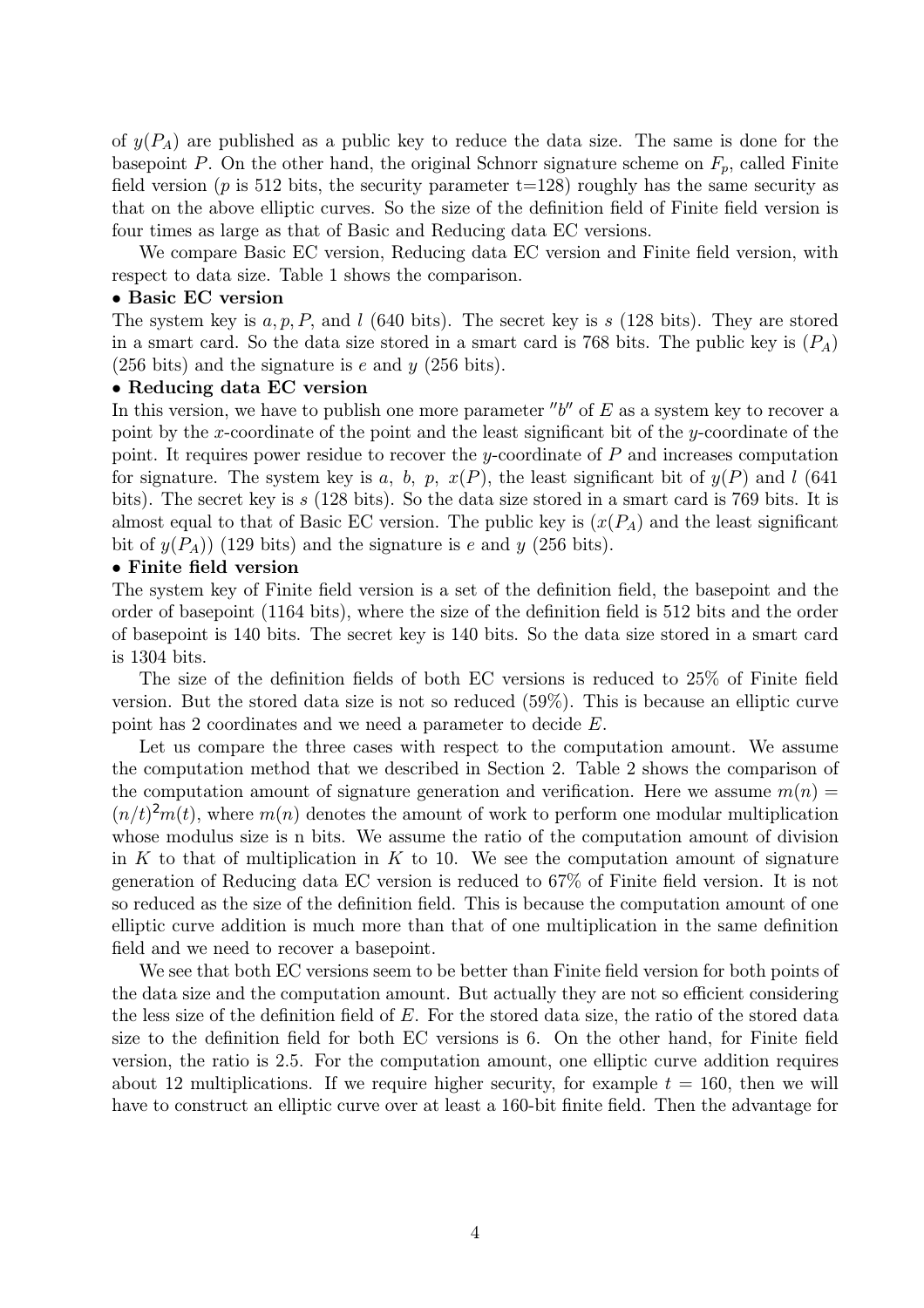EC versions shown in Table 1 and 2 decreases.

|                          |      |     |     | System Key   Secret Key    Public Key    Signature size |
|--------------------------|------|-----|-----|---------------------------------------------------------|
| Basic EC version         | 640  | 128 | 256 | 256                                                     |
| Reducing data EC version | 641  | 128 | 129 | 256                                                     |
| Finite field version     | 1164 | 140 | 512 | 268                                                     |

Table 1: Comparison of data size(in bits)

|                          |     | Signature Generation   Signature Verification |
|--------------------------|-----|-----------------------------------------------|
| Basic EC version         | 129 | 151                                           |
| Reducing data EC version | 141 | 175                                           |
| Finite field version     | 210 | 242                                           |

Table 2: Comparison of the computation amount  $(\#$  of 512-bit modular multiplications)

In the next section, we construct an elliptic curve cryptosystem, which has

(1)the less ratio of the stored data size to the definition field than 6;

(2)the same public key size as Reducing data EC version;

(3)the less computation amount than that of Basic EC version.

It will be also best implementation for the higher security parameter.

# 4 Elliptic curves suitable for Cryptosystems

If  $E(F_p)$  and the basepoint  $P \in E(F_p)$  are appropriately chosen, then the only known attacks on the cryptosystems are the square root attacks. We first discuss a method to construct such elliptic curves and then investigate what elliptic curve among them is suitable for implementation with respect to less data size (key length) and less computation amount.

## 4.1 Decision of the class of elliptic curves

One method to avoid the recent attack is to construct EDLP on  $E/F_p$  with p elements ([7]). We describe a modified method to decide the class of such elliptic curves. There are two phases for the decision of  $E/F_p$  with p elements.

The first phase is to find an appropriate prime p. Such p is a form of  $p = db^2 + db + \frac{d+1}{4}$ (b is an integer) for  $d \in \{3, 11, 19, 43, 67, 163\}$ . Such integers d enable us to construct easily the j-invariant j<sub>d</sub> of  $E/F_p$  with p elements for the prime p, which is uniquely determined by d. Table 3 lists integers d and the j-invariant  $j_d$ .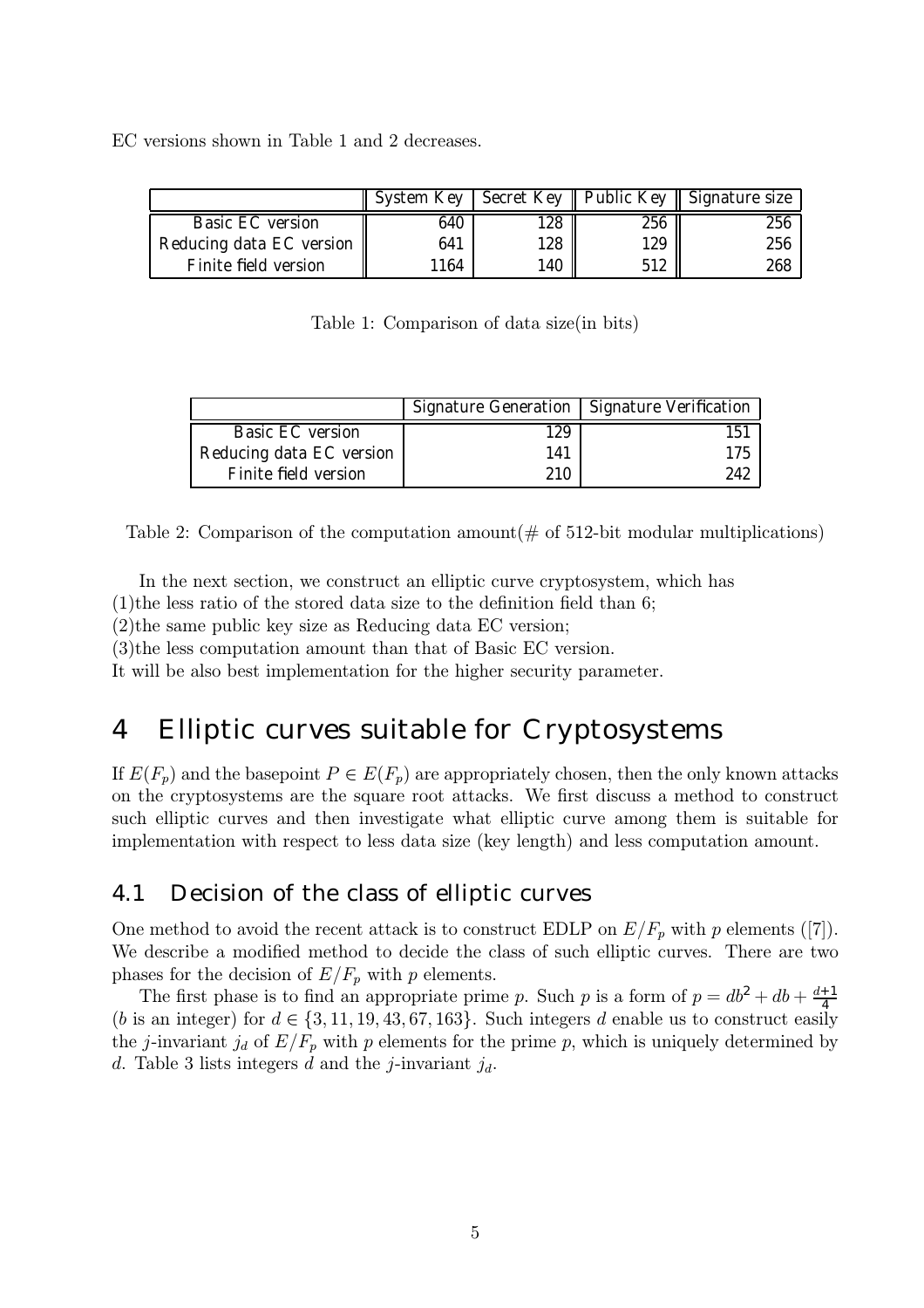| d   | $\jmath$                     |
|-----|------------------------------|
|     |                              |
| 11  | $(-2^5)^3$                   |
| 19  | $(-2^5 * 3)^3$               |
| 43  | $(-2^6 * 3 * 5)^3$           |
| 67  | $(-2^5 * 3 * 5 * 11)^3$      |
| 163 | $(-2^6 * 3 * 5 * 23 * 29)^3$ |

Table 3: Integers d and j-invariant  $j_d$ 

Once the prime  $p = db^2 + db + \frac{d+1}{4}$  and  $j_d$  are given, then the next phase is to decide the class of  $E/F_p$  with p elements. There is a little difference between the case of  $d=3$  and others. First we investigate the case of  $d \in \{11, 19, 43, 67, 163\}$ . Then the elliptic curves over  $F_p$  with the *j*-invariant  $j_d$  are given as follows.

$$
E_{c,d}: y^2 = x^3 + 3c^2 a_d x + 2c^3 a_d, a_d = \frac{j_d}{1728 - j_d} \quad (\forall c \in F_p^*).
$$

For each d, we can classify  $\{E_{c,d}|c \in F_p^*\}$  into two equivalence classes of twists, namely

$$
\tilde{\mathcal{E}}_d = \{ E_{c,d} | c \in F_p^*, \ \frac{c}{p} = 1 \} \ \text{ and } \ \mathcal{E'}_d = \{ E_{c,d} | c \in F_p^*, \ \frac{c}{p} = -1 \},
$$

where  $\frac{c}{p}$ denotes the Legendre symbol. Then only one of the two classes gives the elliptic curves with  $p$  elements. A general condition to decide the class was investigated ([1]). In our case, the condition can be simplified as follows.

**Theorem 1** Let p be a prime represented by  $p = db^2 + db + \frac{d+1}{4}$  (b is an integer) for  $d \in$  $\{11, 19, 43, 67, 163\}$ . Then the class which gives elliptic curves with p elements is determined as.

$$
\mathcal{E}_d \quad \text{if} \quad \begin{array}{c} \alpha_d \\ \frac{\alpha_d}{p} \\ \frac{\beta}{p} \end{array} = -1,
$$
\n
$$
\mathcal{E'}_d \quad \text{if} \quad \begin{array}{c} \alpha_d \\ \frac{\alpha_d}{p} \end{array} = 1,
$$

where  $\alpha_d$  is an integer determined by d. Table 4 shows the values of  $\alpha_d$ .

Now we get the following procedure to decide the class of elliptic curves with  $p$  elements.

### Procedure 1

1 Search a large prime p such that  $p = db^2 + db + \frac{d+1}{4}$  (b is an integer) for  $d \in \{11, 19, 43, 67, 163\}.$ 

**2** Calculate  $\frac{\alpha_1}{p}$ . If  $\frac{\alpha_1}{p}$  $=-1$ , then  $\mathcal{E}_d$  is the class. Else if  $\frac{\alpha}{p}$ = 1, then  $\mathcal{E}'_d$  is the class.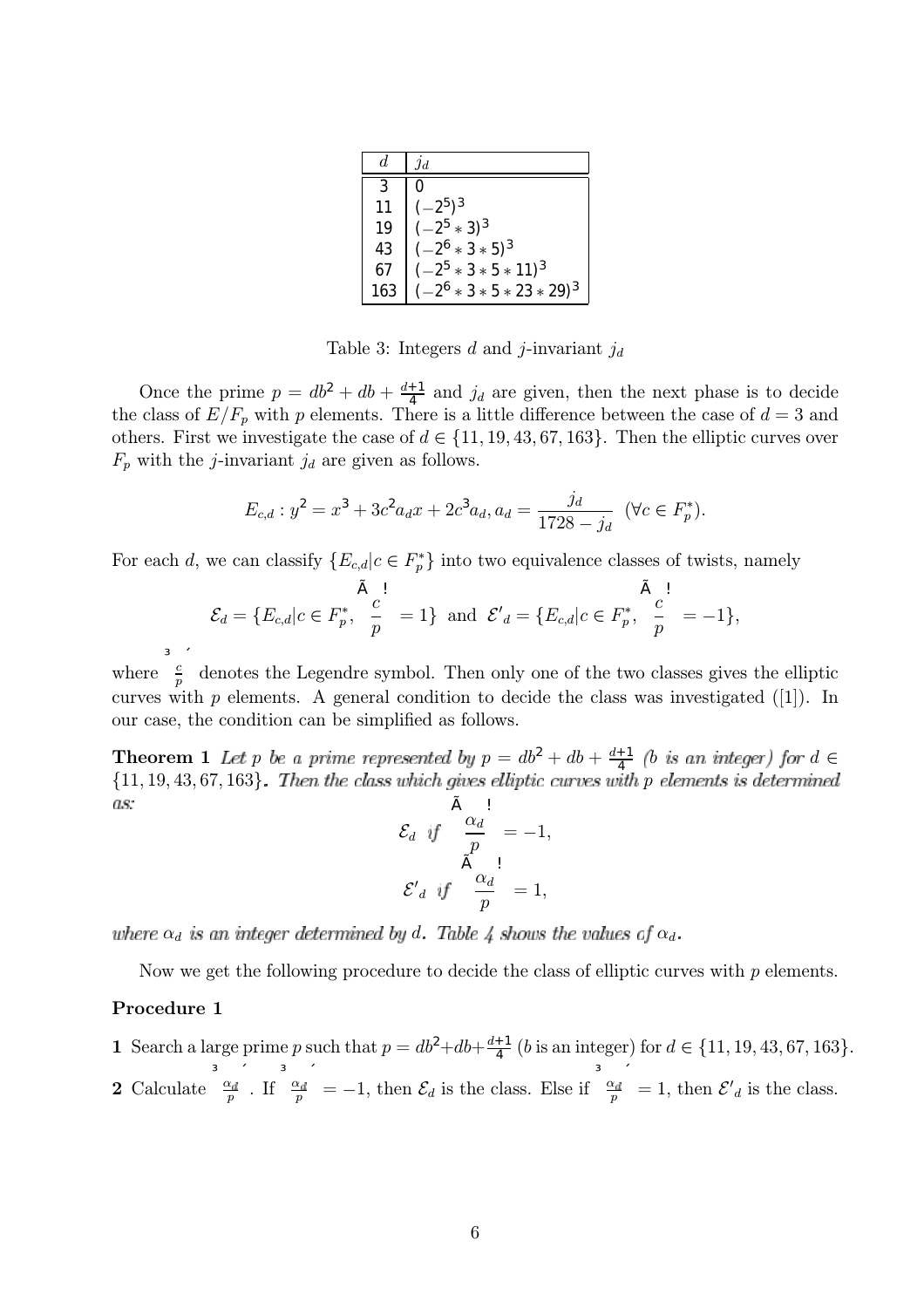| d   | $\alpha_d$              |
|-----|-------------------------|
| 11  | $3*7$                   |
| 19  |                         |
| 43  | $2 * 5 * 7$             |
| 67  | $3*5*7*11*31$           |
| 163 | 2*3*5*7*11*19*23*29*127 |

Table 4: Integers d and  $\alpha_d$ 

Next we will investigate the case of  $d = 3$ . Then the elliptic curves over  $F_p$  ( $p =$  $3b^2 + 3b + 1$ ) with the *j*-invariant  $j_d$  are given as follows.

$$
E_{\xi} : y^2 = x^3 + \xi \ \ (\forall c \in F_p^*). \tag{6}
$$

6

In this case, we can classify  $\{E_{\xi}|c \in F_p^*\}$  into six equivalence classes of twists, namely

$$
\mathcal{E}_{3,i} = \{ E_{\xi} | xi \in F_p^*, \ \frac{\xi}{p}_{6}^{1} = (-\omega)^i \} \ (0 \leq i \leq 5, \omega = \frac{-1 + \sqrt{-3}}{2}),
$$

where  $\frac{\xi}{p}$  $\frac{6}{6}$  denotes the sixth power residue symbol. Then exactly one of the six classes gives the elliptic curves with  $p$  elements. We have a next formula on the number of rational points of the elliptic curves ( 6).

**Theorem 2** ([4]) If  $p \equiv 1 \pmod{3}$ , let  $p = \pi \overline{\pi}$  with  $\pi \in \mathbb{Z}[\omega]$  and  $\pi \equiv 2 \pmod{3}$ . Then  $\#E_{\xi}(F_p) = p + 1 +$  $\sqrt{4\xi}$ π !  $\pi +$  $\bigcap_{4\xi}$ π !  $(7)$ 

6

Using the formula ( 7), the condition to decide the class can be given as follows.

Theorem 3 Let p be a prime represented by  $p = 3b^2 + 3b + 1$  (b is an integer). Then the class which gives elliptic curves with p elements is determined as:

> $\mathcal{E}_{3,1}$  if  $b \equiv 0, 2, 4 \pmod{6}$ ,  $\mathcal{E}_{3,5}$  if  $b \equiv 1, 3, 5 \pmod{6}$ .

We prove only the case of  $b \equiv 1 \pmod{6}$ . As for the other cases, we can do the proof same way. Let  $\pi = (2b+1)\omega + (b+1)$ . Then  $p = \pi \overline{\pi}$  and  $\pi \equiv 2 \pmod{3}$ . Since  $\frac{4}{\pi}$  $\alpha_6 = \omega,$ we get that  $#E_{\xi}(F_p) = p$  if and only if

$$
\frac{\tilde{A}_{\frac{\zeta}{\zeta}}}{\pi} \omega^2 \pi + \frac{\tilde{A}_{\frac{\zeta}{\zeta}}}{\pi} \omega \overline{\pi} = -1,
$$

that is,  $tr(\omega \frac{\xi}{\pi})$ π  $(\frac{\pi}{6}) = -1$ . So we get  $\frac{\xi}{\pi}$  $\epsilon_6 = -\omega^2$ . This means that the class which gives elliptic curves with p elements is  $\mathcal{E}_{3,5}$ .

Now we get the following procedure to decide the class of elliptic curves with  $p$  elements.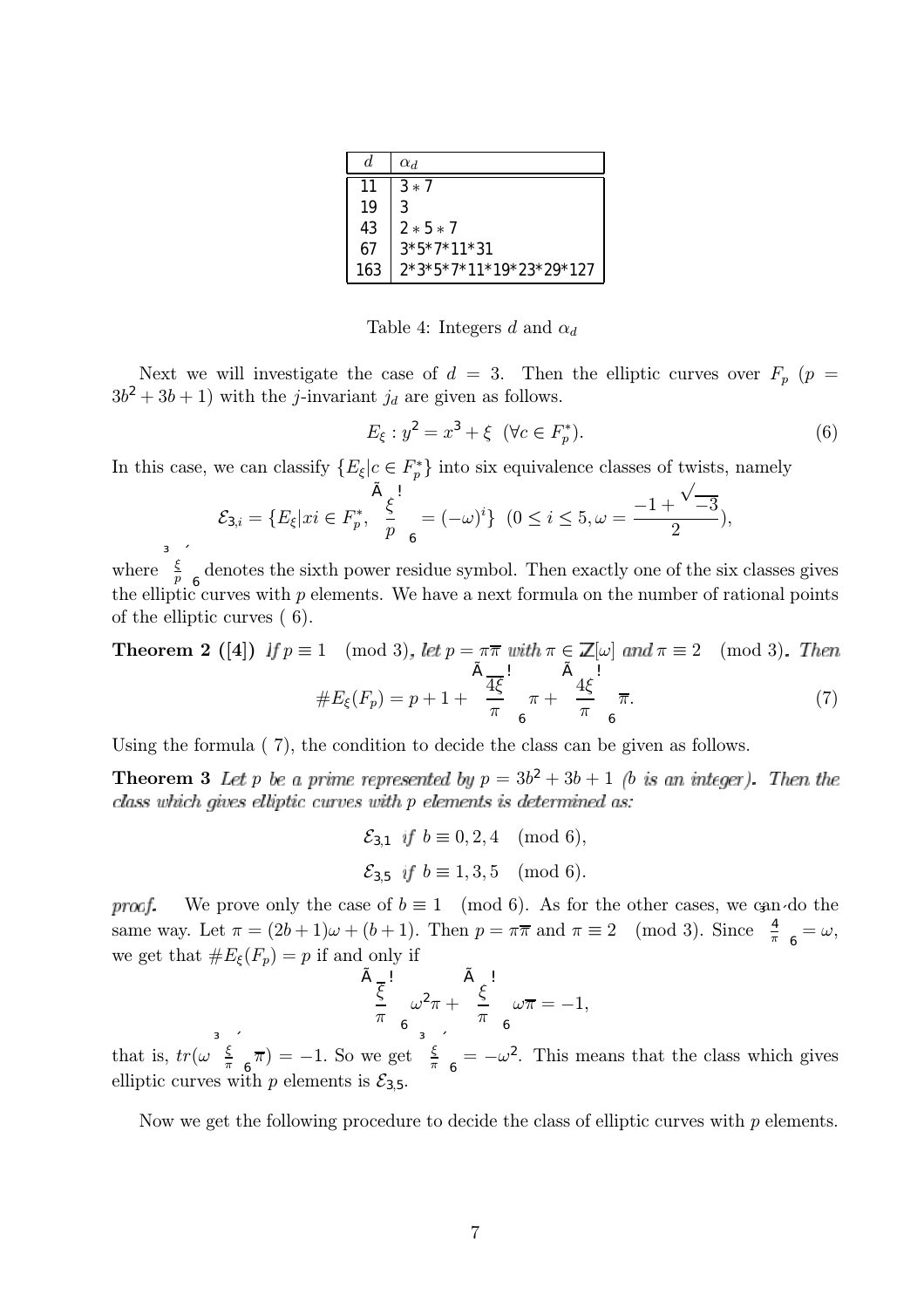#### Procedure 2

- 1 Search a large prime p such that  $p = 3b^2 + 3b + 1$  (b is an integer).
- 2 If  $b \equiv 0, 2, 4 \pmod{6}$ , then  $\mathcal{E}_{3,1}$  is the class. Else if  $b \equiv 1, 3, 5 \pmod{6}$ , then  $\mathcal{E}_{3,5}$  is the class.

We have seen that the time to decide the class of  $E/F_p$  with p elements depends on the time finding  $p = db^2 + db + \frac{d+1}{4}$  for  $d \in \{3, 11, 19, 43, 67, 163\}$ . We can easily find such a prime. In fact we were convinced experimentally that finding a prime  $p = db^2 + db + \frac{d+1}{4}$ in the range of 30  $\sim$  90 digits is as easy as finding a prime in that range. So we can easily decide the class of  $E/F_p$  with p elements which gives secure cryptosystems.

## 4.2 Selection of an elliptic curve and a basepoint

Elliptic curve cryptosystems require the computation of  $kP$ , where  $P = (X_1, Y_1, 1)$  is a fixed point called basepoint. It is accomplished by repeated doubling, adding and subtracting of P. If we can select a basepoint P with a small x-coordinate  $X_1$  or a small y-coordinate  $Y_1$ , the amount of computation of  $kP$  will be reduced. Especially in the case of signature and identification by a smart card, reducing of total data size stored in a smart card and the computation amount by a smart card is important. If fewer parameters represent an elliptic curve and a basepoint, the data stored in a smart card is reduced. Furthermore we wish to recover P easily from the parameters.

In the last section, we have decided the class of elliptic curves which gives the secure cryptosystems. Note that any elliptic curve  $E/F_p$  of the class and any basepoint  $P \in E(F_p)$ give cryptosystems with the same security. We will discuss how to select  $E$  of the class and P in E suitable for cryptosystems, in the sense that it reduces computation amount of  $kP$ and necessary data size to be stored. We will classify d into two cases,  $d = 3$  and others.

#### • Proposed scheme A

First we deal with the case of  $d \in \{11, 19, 43, 67, 163\}$ . For a given  $p = db^2 + db + \frac{d+1}{4}$ , we know which class,  $\mathcal{E}_d$  or  $\mathcal{E'}_d$ , gives an elliptic curve with p elements in Section 4.1. Without loss of generality, we will discuss the case of  $\mathcal{E}_d$ . Let  $y_0 = x_0^3 + 3a_d x_0 + 2a_d$  for  $x_0 \in F_p$ . Then we get one elliptic curve in  $\mathcal{E}_d$  and the basepoint following (8).

$$
\mathcal{E}_d \ni E_{y_0,d}, \ E_{y_0,d} \ni P = (y_0 x_0, y_0^2) \text{ if } \frac{y_0}{p} = 1 \tag{8}
$$

If  $y_0$  satisfies the condition of (8) for  $x_0 = 0$ , then we get  $\mathcal{E}_d \ni E_{y_0,d}$  and  $E_{y_0,d} \ni P = (0, 4a_d^2)$ . In fact such  $y_0$  satisfies the condition of (8) if and only if

$$
\frac{\tilde{A}}{p} = \frac{\tilde{A}}{p} \frac{2a_d}{p} = 1.
$$

Except for  $d = 19$ , there exists  $p = db_3^2 + db + \frac{d+1}{4}$  which satisfies  $\frac{2a}{p}$  $= 1$ . Combining the condition on p to decide a class (i.e.  $\frac{\alpha}{p}$  $= -1$  or 1), we obtain that such an elliptic curve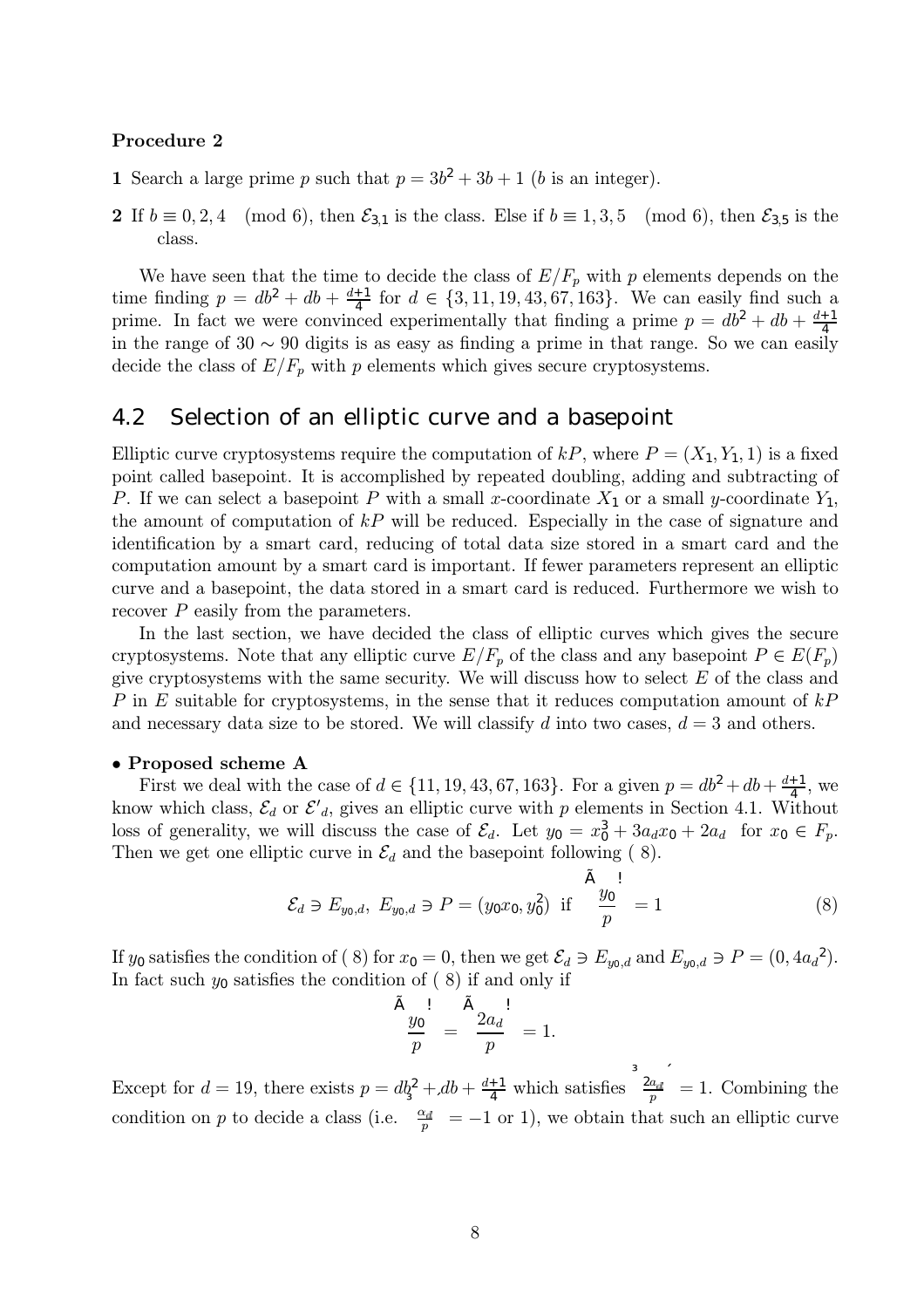over  $F_p$  exits if and only if  $\frac{\beta_p}{p}$  $= -1$  in both cases,  $\mathcal{E}_d$  and  $\mathcal{E'}_d$ . Table 5 shows the value of  $\beta_d$ .

| d.  | $\beta_d$   |
|-----|-------------|
| 11  | $3 * 7$     |
| 43  | $3*7$       |
| 67  | 7*31        |
| 163 | 7*11*19*127 |

Table 5: Integers d and  $\beta_d$ 

We were also convinced experimentally that, for  $\forall p = db^2 + db + \frac{d+1}{4} \ (d \in \{11, 43, 67, 163\}),$ such an elliptic curve exists with a probability of about one half. Here is one example for a 128-digit prime in the case of  $d = 11$ .

> $E$  :  $y^2 = x^3 + 12a^3x + 16a^4$ ;  $E(F_p) \ni P = (0, 4a^2)$ ,  $p = 1701 41183 46046 92395 60785 96622 40717 16369,$  $a = 527 15357 39869 82616 07887 30307 87012 55349.$

Let us use this elliptic curve  $E_{y_0,d}$  and basepoint  $P = (0, 4a_d^2)$  for Schnorr signature, where  $E_{y_0,d} = E$  and  $a = a_d$ . We further assume that the public key  $P_A$  is represented by  $x(P_A)$  and the least significant bit of  $y(P_A)$ . The computation of kP requires the addition to the basepoint  $P$ , which is calculated in 9 modular multiplications. So the computation amount of  $kP$  is reduced to 1932m(128). The computation of  $yP + eP_A$  requires  $\frac{1}{3}(m-t) + \frac{2}{9}t$ curve additions to  $\pm P$  on the average. So the computation amount of  $yP + eP_A$  is reduced to 2316m(128). We can recover the basepoint in one modular multiplication, only if we store  $a_d$ . Since ord(P) equals p, the system key is  $a_d$  and p (256 bits). Table 6 shows the data size and Table 7 shows the computation amount. The data size stored in a smart card is reduced to one half of that of Reducing data EC version and Basic EC version. The public key size is the same as that of Reducing data EC version.

The computation amount of the signature generation is reduced by 6% (resp. 14%) of that of Basic EC version (resp. Reducing data EC version). The computation amount of the signature verification is reduced by 10 % of that of Reducing data EC version. It is increased by 5 % of that of Basic EC version. This is because we need one power residue to recover one's public key in the signature verification. If we publish  $P_A$  instead of  $x(P_A)$  and the least significant bit of  $y(P_A)$  as a public key, then the computation amount of the signature verification is reduced by 3% of that of Basic EC version. Even in this case, the public key size is only 50% of Finite field version.

### • Proposed scheme B

Next we deal with the case of  $d = 3$ . For a given  $p = 3b^2 + 3b + 1$ , we know which class,  $\mathcal{E}_{3,1}$  or  $\mathcal{E}_{3,5}$ , gives the elliptic curve with p elements in Section 4.1. We only discuss the case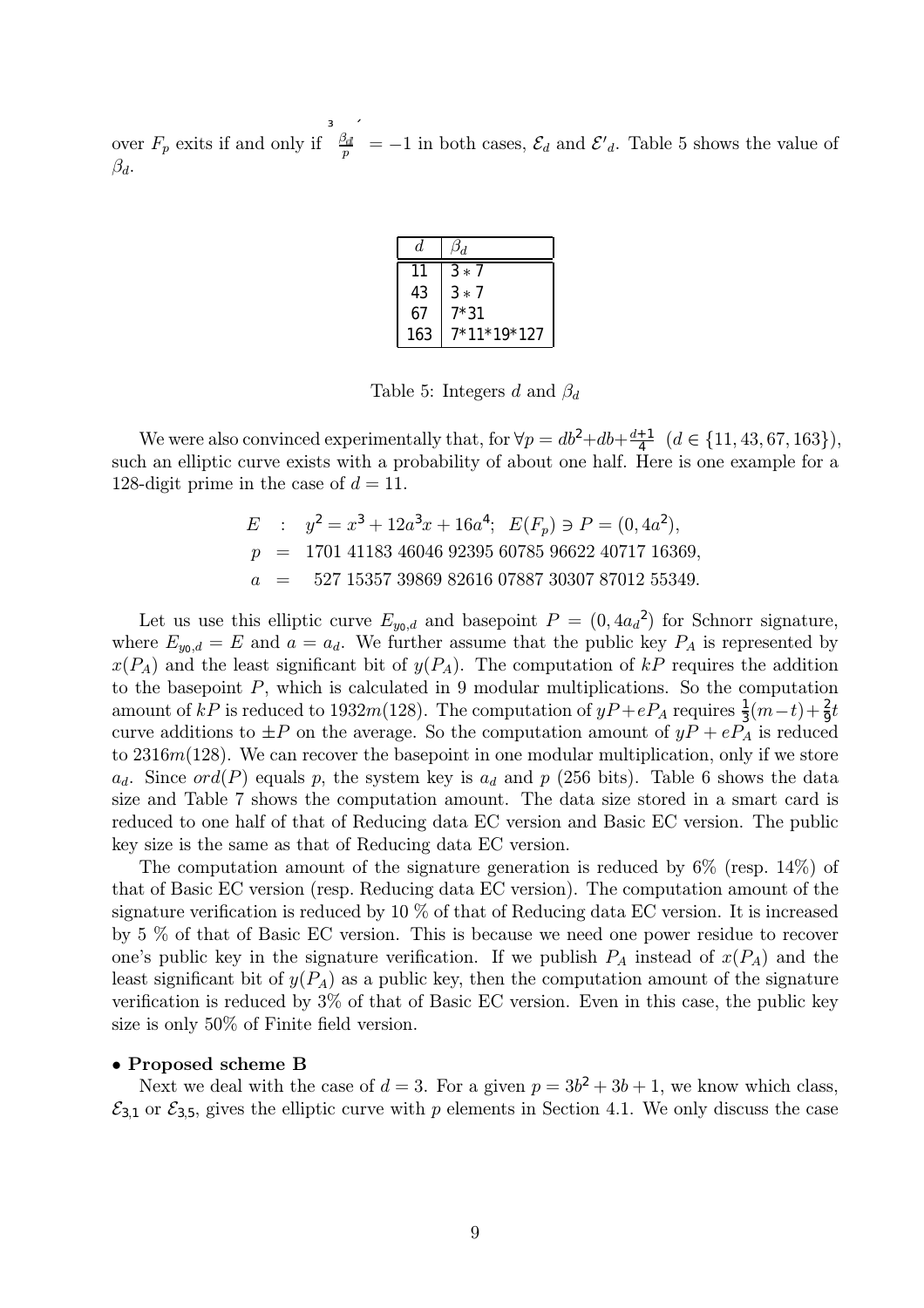of  $\mathcal{E}_{3,1}$ . As for the other case, we can do in the same way. An elliptic curve  $E/F_p$  with p elements and a basepoint  $P$  is given as follows,

$$
E_{\xi}: y^2 = x^3 + \xi y_0^3; \quad E_{\xi}(F_p) \ni P = (x_0 y_0, y_0^2),
$$
  
\n
$$
\tilde{A} : \qquad (\forall \xi \text{ such that } \frac{\xi}{p}_{6} = -\omega, \forall y_0 = x_0^3 + \xi \in F_p^{*2}).
$$

In this case, there doesn't exist an elliptic curve with the point whose x-coordinate equals  $0$ because of  $\xi \notin F_p^{*2}$ . But we can select a small  $\xi$  such that  $\frac{\xi}{p}$  $\frac{1}{6} = -\omega$  and a small  $x_0$  such that  $y_0 = x_0^3 + \xi \in F_p^{*2}$ . Here is one example for a 128-digit prime.

$$
E : y2 = x3 + 3 * 43; E(Fp) \ni P = (4, 16),
$$
  
\n
$$
p = 1701 41183 46046 92480 63157 20930 49376 39647
$$
  
\n
$$
(x0 = 1, \xi = 3)
$$

Let us use the elliptic curve  $E_{\xi}$  and the basepoint  $P = (x_0y_0, y_0^2)$  for Schnorr signature. We further assume that one's public data  $P_A$  is represented by  $x(P_A)$  and the least significant bit of  $y(P_A)$ . Then the addition to  $P = (x_0y_0, y_0^2) = (X_1, Y_1)$  is accomplished in 9 modular multiplications because we can neglect the multiplications by a small constants  $X_1$  and  $Y_1$ . Furthermore the simple equation of E reduces the computation amount of doubling. It is accomplished in 10 modular multiplications. As for the computation amount of  $kP$ , it is reduced to 1676 $m(128)$ . The computation amount of  $yP + eP_A$  is reduced to 2060 $m(128)$ . As for the recovering the basepoint, we can recover it in a negligible computation amount only if we store  $x_0$  and  $\xi$  whose data size is enough small. As for the data size, the data size of  $x_0$  and  $\xi$  is neglected and  $ord(P)$  equals p. So the size of system parameters  $x_0, \xi$  and p of Schnorr signature scheme on such  $E_{\xi}$  is about the same as that of the definition field. Table 6 shows the data size and Table 7 shows the computation amount.

We see that the elliptic curves and the basepoints in the case of  $d = 3$  give good properties for the cryptosystems, especially in the application of digital signature and identification by a smart card. The data size stored in a smart card is reduced to one third of that of Reducing data EC version and Basic EC version. The public key size is the same as that of Reducing data EC version. The computation amount of the signature generation is reduced by 19% (resp. 26%) of that of Basic EC version (resp. Reducing data EC version). The computation amount of the signature verification is reduced by 6% (resp. 19%) of Basic EC version (resp. Reducing data EC version). If we publish  $P_A$  as a public key, then the computation amount of the signature verification is reduced by 14% of that of Basic EC version.

|                   |     |     |     | System Key   Secret Key    Public Key    Signature size |
|-------------------|-----|-----|-----|---------------------------------------------------------|
| Proposed scheme A | 256 | 128 | 129 | 256                                                     |
| Proposed scheme B | 131 | 128 | 129 | 256                                                     |

Table 6: Data size of Proposed schemes(in bits)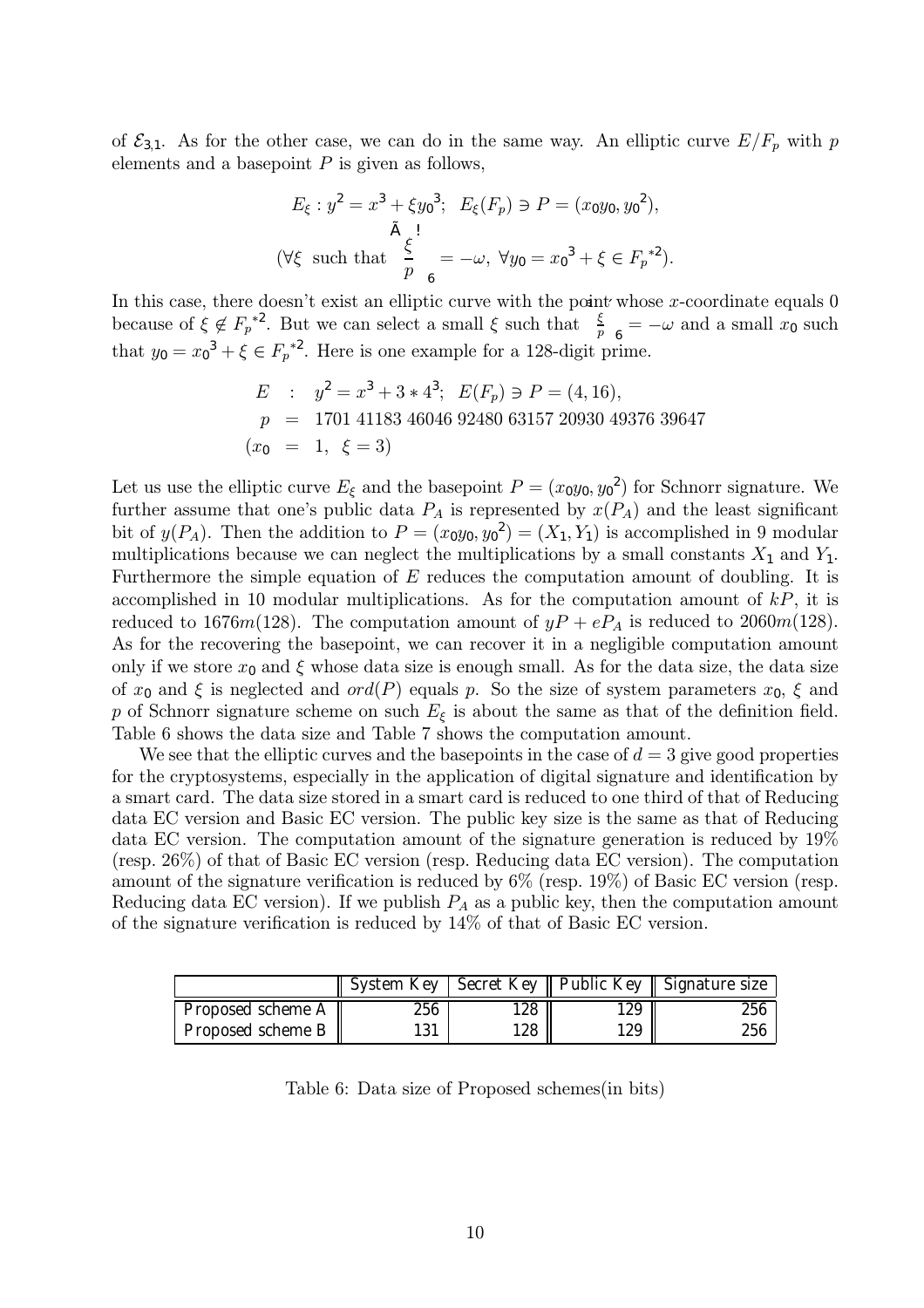|                   |     | Signature Generation   Signature Verification |
|-------------------|-----|-----------------------------------------------|
| Proposed scheme A |     | 158                                           |
| Proposed scheme B | 105 |                                               |

Table 7: Computation amount of cdProposed schemes (# of 512-bit modular multiplications)

# 5 Conclusion

Elliptic curve cryptosystems often require the computation of  $kP$ , where P is a fixed basepoint. We have proposed the elliptic curves and basepoints suitable for cryptosystems, in the sense that they require less data size and less computation amount for  $kP$ . Especially if we use the Proposed version B in Schnorr signature scheme by a smart card, we have seen that

(1) the data size stored in a smart card is reduced to one third of that of Basic EC version and Reducing data EC version;

(2) the data size of public key is reduced to one half of that of Basic EC version and is the same as Reducing data EC version;

(3) the computation amount of the signature generation is reduced by 19% (resp. 26%) of that of Basic EC version (resp. Reducing data EC version);

(4)The computation amount of the signature verification is reduced by 6% (resp. 19%) of Basic EC version (resp. Reducing data EC version);

(5)In the case where we publish the point  $P_A$  as a public key, the computation amount of the signature verification is reduced by 14% of that of Basic EC version.

## Acknowledgements

The author wishes to thank Makoto Tatebayashi for helpful advice.

# References

- [1] A. O. L. Atkin and F. Morain, "Elliptic curves and primality proving", Research Report 1256, *INRIA*, Juin 1990. Submitted to Math. Comp.
- [2] M. J. Coster, "Some algorithms on addition chains and their complexity", Center for Mathematics and Computer Science Report CS-R9024.
- [3] G. Harper, A. Menezes and S. Vanstone, "Public-key cryptosystems with very small key lengths", *Abstracts for Eurocrypt 92*, 1992.
- [4] K. Ireland and M. Rosen, A classical introduction to modern number theory, GTM 84, Springer-Verlag, New-York, 1982.
- [5] N. Koblitz, "Elliptic curve cryptosystems", *Mathematics of Computation*, 48(1987), 203-209.